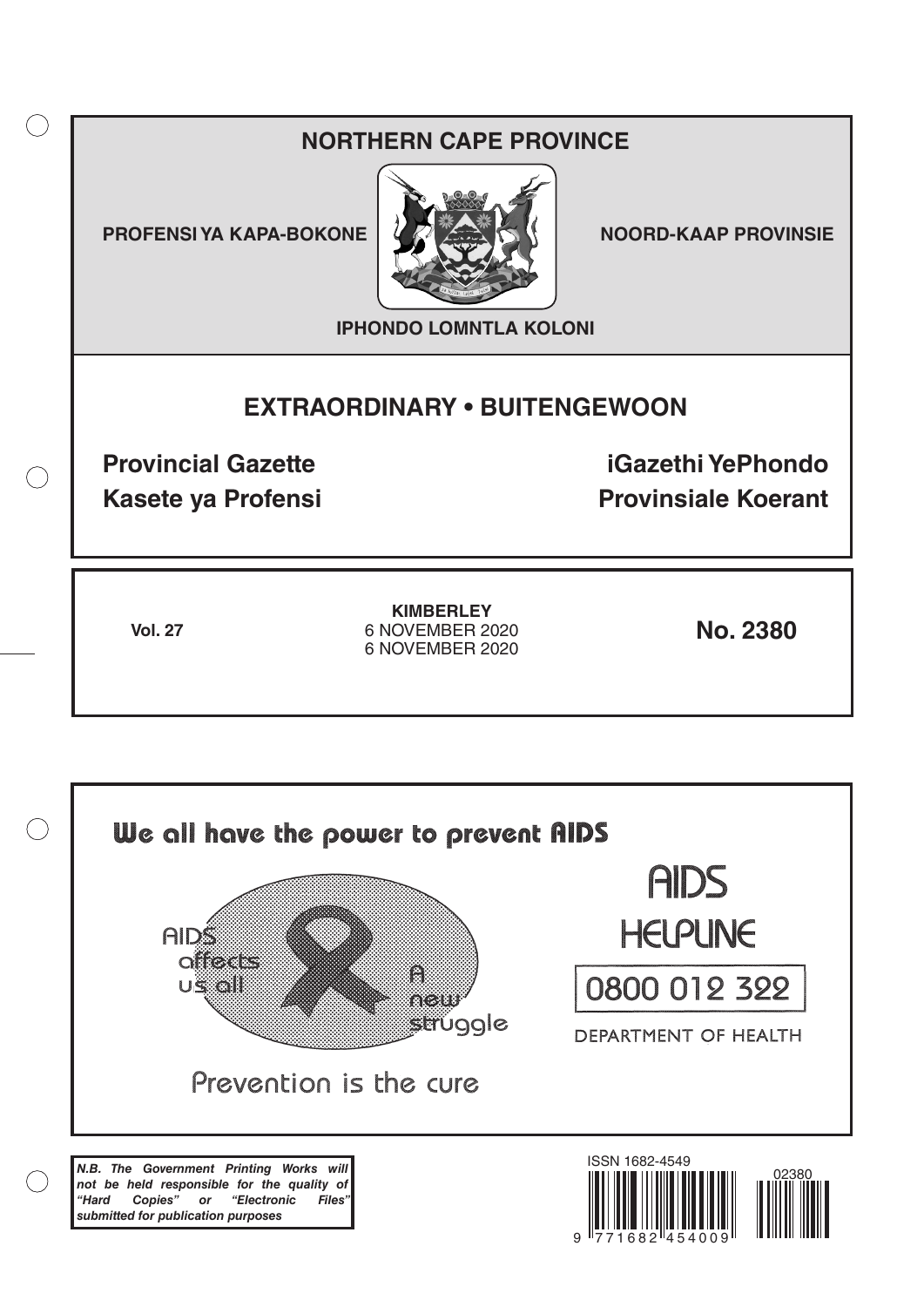## **IMPORTANT NOTICE:**

**The GovernmenT PrinTinG Works Will noT be held resPonsible for any errors ThaT miGhT occur due To The submission of incomPleTe / incorrecT / illeGible coPy.**

**no fuTure queries Will be handled in connecTion WiTh The above.**

#### **CONTENTS**

|     |                                                                                                          | Gazette<br>No. | Page<br>No. |
|-----|----------------------------------------------------------------------------------------------------------|----------------|-------------|
|     | <b>GENERAL NOTICES • ALGEMENE KENNISGEWINGS</b>                                                          |                |             |
| 112 | Local Government: Municipal Structures Act (117/1998), as amended: Notice to call and set a date for by- | 2380           |             |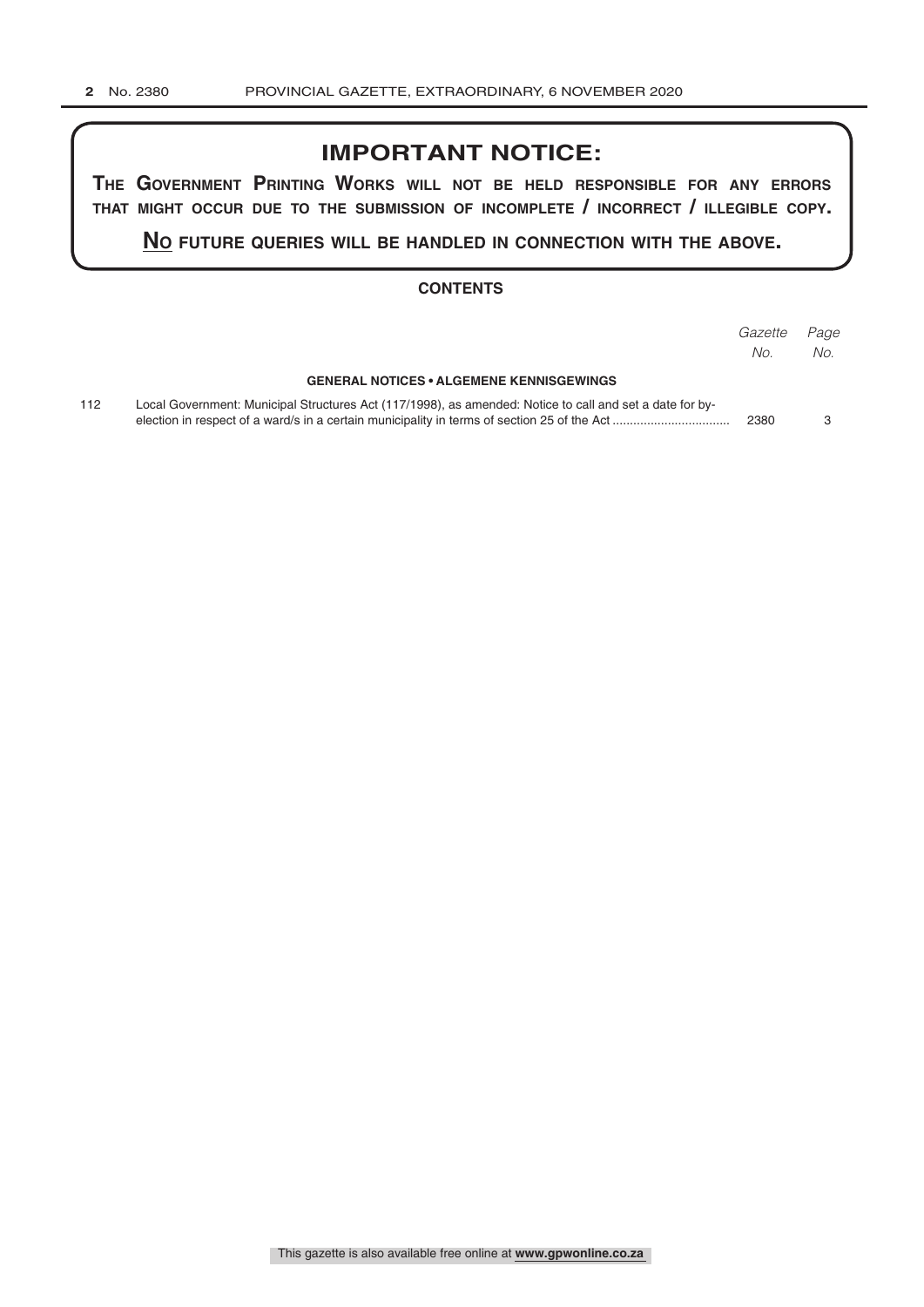### General Notices • Algemene Kennisgewings

### **NOTICE 112 OF 2020**

# M A WARD /S IN A CERTAIN UNICIPALITY IN TERMS OF SECTION 25 OF THE LOCAL GOVERNMENT MUNICIPAL STRUCTURES ACT NO.117 NOTICE TO CALL AND SET A DATE FOR BY-ELECTION IN RESPECT OF OF 1998 AS AMENDED

In terms of the provisions of section 25 (4) of the Local Government Municipal Structures Act, 1998(Act No. 117 of 1998) as amended and after consulting the Electoral Commission, I hereby call and set 09<sup>th</sup> December 2020, as the date for by- elections for the municipalities as set out in the Schedule hereto.

Given under my hand at Kimberley on this ... Day of October 2020

MR<sub>B</sub>.G. Vass Member of the Executive Council of the Northern Cape Province responsible for Co- operative Governance, Human Settlements and Traditional Affairs

### **SCHEDULE**

| <b>MUNICIPALITY</b>                    | <b>WARD ID</b> |
|----------------------------------------|----------------|
| Thembelihle Local Municipality (NC076) | 30706003       |
| IKheis Local Municipality (NC084)      | 30804003       |